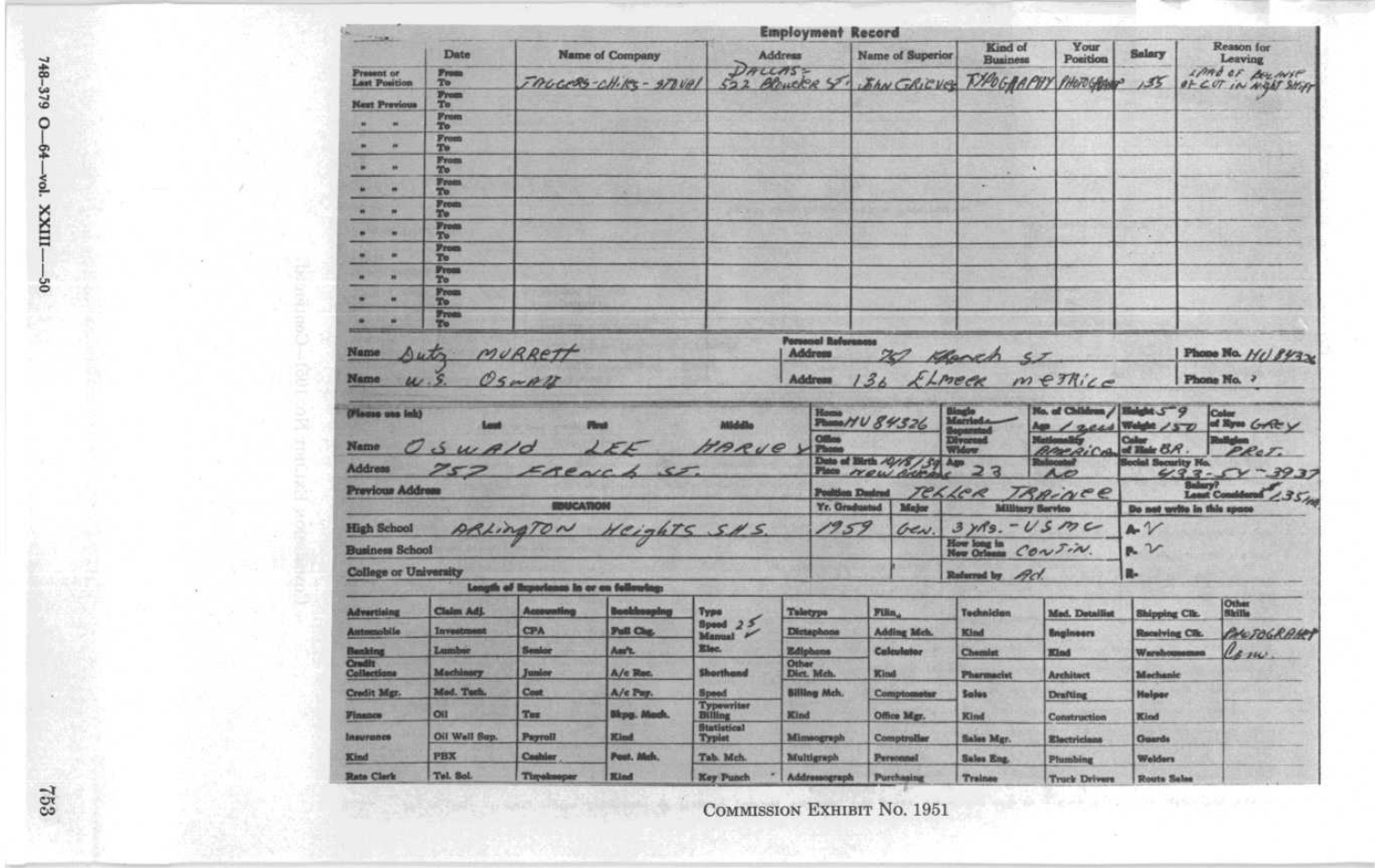1. This agreement entered into this date between A-1 EMPLOYMENT SERVICE bereinafter referred to as the agency and

la rematter referred to as applicant, in which the applicant agrees to pay and the agency agrees to receive in full payment for each employment procured a fee based on the following schedule, for permanent employments

Up to \$140.00-809; \$150.00 thru \$240.99-455; \$250.00 thru \$340.90-405; \$350.00 up 455 of applicant's irst full month's wages received in cash from any salary, drawing<br>account or commission. Where applicant is paid at a wee For temporary employment 10% of applicant's wages received in cash from any salary, drawing account, or commission.

<sup>2</sup> It is agreed by the parties hereto that permanent employment is procured employment lasting three or more consecutive and continuous calendar months; and that temporary employment is procured employment terminated in l

Service during required to give reasons for such reduced that all the state of the right is refused without being required to give reasons for such refusal; and the service charge of the agency is earned to give reasons fo

scryice charge. If a temporary placement becomes permanent a full permanent (ee shall be due,

service transport and applicant accept a sales position involving a training period then the agency duall have the right at its option to determine a month's wages received by taking<br>an average of the litt three months wag

6. Should applicant voluntarily leave a position that applicant has accepted, applicant agrees to pay the whole fee agreed upon, except that in no case will the fee amount to more than 45% of the total wage that applicant has received.

7. Should opplicant accept a position through the agency and subsequently applicant's present employer offers better employment as a direct result of applicant's having accepted a better both and the same product a better

8. The agency agrees that it will not under any interpretation of this contract make more than one service charge for any one referral.<br>9. It is agreed that acceptance of an introduction curd by the applicant from the agen an employer to which the introduction card is addressed.

10. Applicant hereby stipulates and agrees to a penalty of lifteen (15%) per cent at attorney's fee, on the earned charges and remuneration due the agency should it become necessary for the agency to obtain counsel or collection service, or resort to court action to collect same.

11. Applicant hereby permits investigation of business and personal references as given on registration card, and any information secured by such investigation shall be held

confidential between the agency sent the properties employer.<br>
11. It is agreed and understand the properties employers and the properties employers and the properties of the employer and the properties of the employer and

Canale Tre le (Signature of applicant)

## COMMERSION DUE AND PAYABLE DURING Ist MONTH OF EMPLOYMENT

National Bank of Commerce Bldg.

A.1 EMPLOYMENT SERVICE, 1409

| Have you been Bonded?                            | Do you have a<br><b>What</b><br>checking or seving a/c?<br>Bank?                | A      |                                            | Do you own a car?<br>Make?<br>20          | Can you buy one?<br>Model |  |  |  |  |
|--------------------------------------------------|---------------------------------------------------------------------------------|--------|--------------------------------------------|-------------------------------------------|---------------------------|--|--|--|--|
|                                                  | Do you live with Parents? $\chi_{C>0}$ Name, Address Phone No. of Parents Rent? |        |                                            |                                           |                           |  |  |  |  |
| Own Home?                                        | Occupation of Father                                                            | Decesa | Occupation of Mother ACTMined              |                                           |                           |  |  |  |  |
| Does your Husband<br>$\Lambda$ 0<br>(Wife) work? | Occupation of<br>Husband (Wife)                                                 |        | Name of<br>Company                         |                                           |                           |  |  |  |  |
| <b>Social Activities</b><br>Clubs                |                                                                                 |        |                                            | Hobbise                                   |                           |  |  |  |  |
| <b>Physical Handicaps</b>                        | $AOP^{\alpha}$                                                                  |        |                                            | Date of last<br>Physical Examination 1962 |                           |  |  |  |  |
|                                                  |                                                                                 |        | Do not write below this line, Referred to: |                                           |                           |  |  |  |  |
| 1 5/15. Heber Lasto.                             |                                                                                 |        | <b>z</b>                                   |                                           |                           |  |  |  |  |
|                                                  |                                                                                 |        | в                                          |                                           |                           |  |  |  |  |
|                                                  |                                                                                 |        |                                            |                                           |                           |  |  |  |  |
|                                                  |                                                                                 |        | 10                                         |                                           |                           |  |  |  |  |
|                                                  |                                                                                 |        | 11                                         | Moston Exhibit No.1951, p.2               |                           |  |  |  |  |
|                                                  |                                                                                 |        | 12                                         |                                           |                           |  |  |  |  |

**COMMISSION** тинки No. 1961 Continued

591